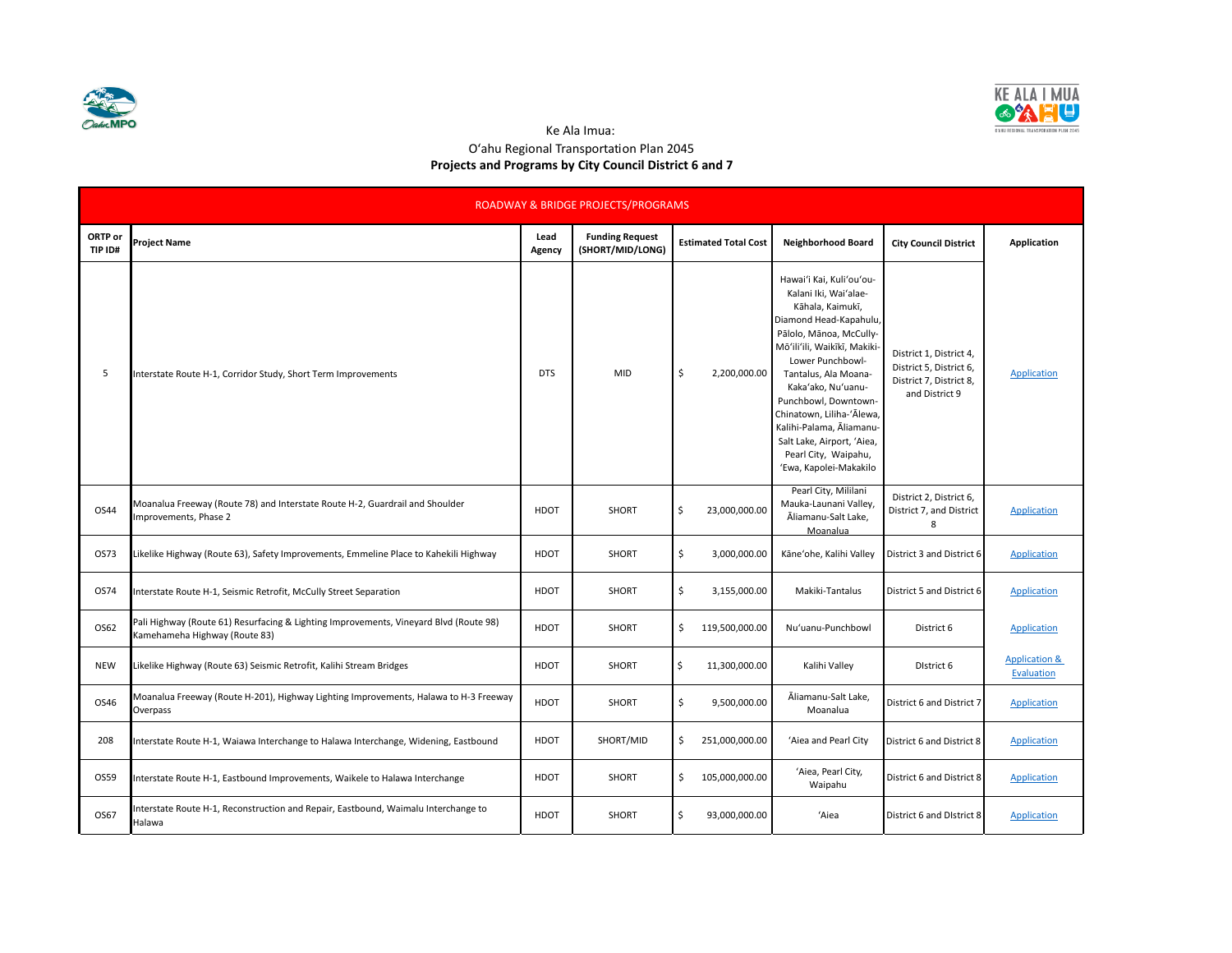| <b>NEW</b>       | Interstate Route H-3, Halawa Valley Mitigation, Phase 3, Gate 3 to Native Species Area                                 | <b>HDOT</b> | <b>SHORT</b> | \$ | 5,500,000.00       | 'Aiea                                        | District 6 and District<br>8              | <b>Application &amp;</b><br>Evaluation |
|------------------|------------------------------------------------------------------------------------------------------------------------|-------------|--------------|----|--------------------|----------------------------------------------|-------------------------------------------|----------------------------------------|
| <b>NEW</b>       | Interstate Route H-3, Halawa Valley Mitigation, Phase 2, Native Species Area to Tunnel Portal                          | HDOT        | SHORT        | \$ | 5,500,000.00       | 'Aiea                                        | District 6 and District<br>8              | <b>Application &amp;</b><br>Evaluation |
| <b>NEW</b>       | Interstate Route H-1 Highway Lighting Improvements, Kaimakani Overpass to Gulick Avenue,<br>Phase 1, MP 12.83 to MP 16 | HDOT        | <b>SHORT</b> | \$ | 40,000,000.00      | Āliamanu-Salt Lake, 'Aiea                    | District 6, District 7,<br>and District 8 | <b>Application &amp;</b><br>Evaluation |
| OS45             | Moanalua Freeway (Route H-201), Highway Lighting Improvements, Halawa Heights Off-<br>Ramp to Middle Street Overpass   | <b>HDOT</b> | SHORT        | \$ | 22,000,000.00      | Āliamanu-Salt Lake                           | District 7                                | Application                            |
| OS52             | Sand Island Access Road (Route 64), Truck Weigh Station, Kapalama Container Terminal                                   | <b>HDOT</b> | <b>SHORT</b> | \$ | 11,000,000.00      | Kalihi-Pālama                                | District 7                                | Application                            |
| OS82             | Interstate Route H-1 Improvements, Eastbound, Ola Lane Overpass to Vineyard Boulevard                                  | <b>HDOT</b> | SHORT        | \$ | 65,000,000.00      | Kalihi-Pālama                                | District 7                                | Application                            |
| <b>NEW</b>       | Moanalua Freeway, (Interstate Route H-201) Seismic Retrofit, Puuloa Interchange (Five<br>Structures)                   | <b>HDOT</b> | <b>SHORT</b> | Ś  | 15,000,000.00      | Āliamanu-Salt Lake                           | District 7                                | <b>Application &amp;</b><br>Evaluation |
| <b>NEW</b>       | Kamehameha Highway (Route 99) Seismic Retrofit, Pearl Harbor Interchange, Structure #2                                 | <b>HDOT</b> | <b>SHORT</b> | \$ | 5,000,000.00       | Aliamanu-Salt Lake                           | District 7                                | <b>Application &amp;</b><br>Evaluation |
| OC <sub>23</sub> | Salt Lake Boulevard Widening, Phase 3                                                                                  | <b>DTS</b>  | SHORT        | \$ | 92,000,000.00      | Āliamanu-Salt Lake-<br><b>Foster Village</b> | District 7                                | <b>Application</b>                     |
| 2 & 52           | Intelligent Transportation Systems (ITS)                                                                               | <b>DTS</b>  | MID/LONG     | \$ | 208,500,000.00     | Islandwide                                   | Islandwide                                | Application                            |
|                  | 504 & 553 City Operations and Maintenance (O&M): Roadways                                                              | <b>DTS</b>  | MID/LONG     |    | \$1,476,600,000.00 | Islandwide                                   | Islandwide                                | <b>Application</b>                     |
|                  | 505 & 554 State Operations and Maintenance                                                                             | HDOT        | MID/LONG     | \$ | 686,000,000.00     | Islandwide                                   | Islandwide                                | Application                            |
| OS1              | Bridge and Pavement Improvement Program, Oahu                                                                          | HDOT        | <b>SHORT</b> | \$ | 126,000,000.00     | Islandwide                                   | Islandwide                                | Application                            |
| OS10             | Guardrail and Shoulder Improvements, Various Locations                                                                 | <b>HDOT</b> | <b>SHORT</b> | \$ | 7,200,000.00       | Islandwide                                   | Islandwide                                | Application                            |
| OS11             | ITS Operation and Maintenance                                                                                          | HDOT        | <b>SHORT</b> | \$ | 3,000,000.00       | Islandwide                                   | Islandwide                                | Application                            |
| OS12             | Destination Sign, Upgrade and Replacement                                                                              | <b>HDOT</b> | SHORT        | \$ | 29,000,000.00      | Islandwide                                   | Islandwide                                | Application                            |
| OS5              | Freeway Management System, Interstate H-1, H-2, and Moanalua Freeway (Routes H-201<br>and 78)                          | <b>HDOT</b> | <b>SHORT</b> | \$ | 200,000,000.00     | Islandwide                                   | Islandwide                                | Application                            |
| OS57             | Freeway Management System, Joint Traffic Managament Center Operations (State)                                          | <b>HDOT</b> | SHORT        | \$ | 2,100,000.00       | Islandwide                                   | Islandwide                                | Application                            |
| OS63             | Traffic Counting Stations at Various Locations, Oahu                                                                   | <b>HDOT</b> | <b>SHORT</b> | \$ | 4,500,000.00       | Islandwide                                   | Islandwide                                | Application                            |
| OS76             | Bridge Rehabilitation Program, Various Locations                                                                       | <b>HDOT</b> | <b>SHORT</b> | \$ | 53,500,000.00      | Islandwide                                   | Islandwide                                | Application                            |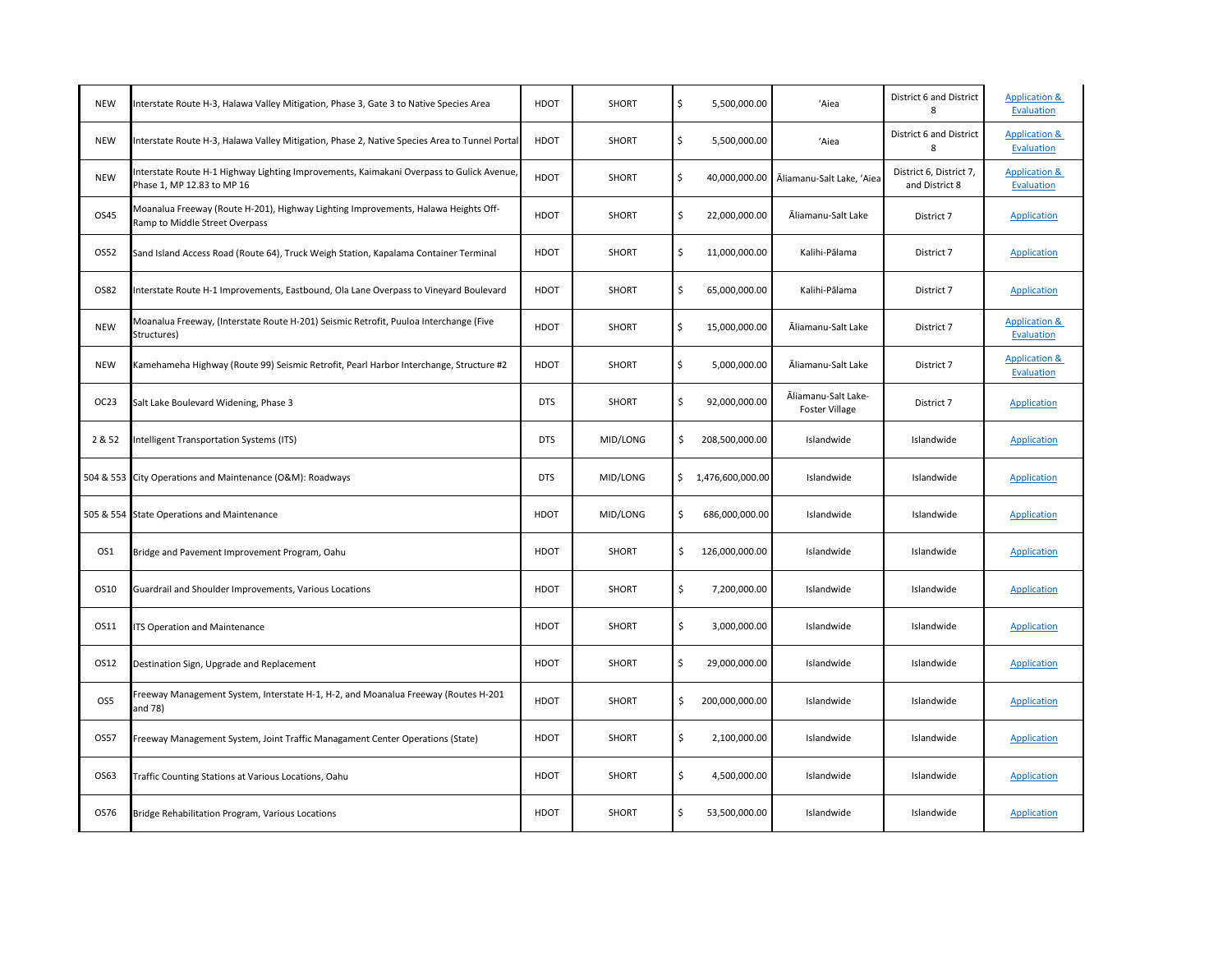| <b>OS77</b> | Bridge Replacement Program, Various Locations          | HDOT        | SHORT     | \$                  | 36,400,000.00  | Islandwide | Islandwide | Application                            |
|-------------|--------------------------------------------------------|-------------|-----------|---------------------|----------------|------------|------------|----------------------------------------|
| OS78        | Bridge Seismic Retrofit Program, Various Locations     | <b>HDOT</b> | SHORT     | \$                  | 19,400,000.00  | Islandwide | Islandwide | <b>Application</b>                     |
| OS79        | Shoreline Protection/Mitigation Program                | HDOT        | SHORT     | \$                  | 70,000,000.00  | Islandwide | Islandwide | <b>Application</b>                     |
| OS80        | Traffic signal Modernization at Various Locations, Ph1 | HDOT        | SHORT     | \$                  | 6,250,000.00   | Islandwide | Islandwide | Application                            |
| OS9         | Freeway Service Patrol                                 | HDOT        | SHORT     | \$                  | 26,500,000.00  | Islandwide | Islandwide | Application                            |
| <b>NEW</b>  | <b>System Preservation Program</b>                     | HDOT        | MID/LONG  | \$                  | 551,000,000.00 | Islandwide | Islandwide | <b>Application &amp;</b><br>Evaluation |
| <b>NEW</b>  | <b>Resiliency Program</b>                              | HDOT        | MID/LONG  | \$                  | 514,000,000.00 | Islandwide | Islandwide | <b>Application &amp;</b><br>Evaluation |
| <b>NEW</b>  | Safety Program                                         | <b>HDOT</b> | MID/LONG  | \$                  | 540,000,000.00 | Islandwide | Islandwide | <b>Application &amp;</b><br>Evaluation |
| <b>NEW</b>  | Congestion Mitigation Program                          | HDOT        | MID/LONG  | \$                  | 710,000,000.00 | Islandwide | Islandwide | <b>Application &amp;</b><br>Evaluation |
| OC1         | Alapai Transportation Management Center Operations     | <b>DTS</b>  | SHORT/MID | \$                  | 1,889,000.00   | Islandwide | Islandwide | Application                            |
| OC10        | Traffic Signals at Various Locations                   | <b>DTS</b>  | SHORT/MID | \$                  | 17,901,000.00  | Islandwide | Islandwide | <b>Application</b>                     |
| OC3         | Bridge Inspection, Inventory, and Appraisal            | <b>DDC</b>  | SHORT/MID | \$                  | 14,834,000.00  | Islandwide | Islandwide | Application                            |
| OC4         | Computerized Traffic Control System                    | <b>DTS</b>  | SHORT/MID | $\ddot{\mathsf{S}}$ | 11,386,000.00  | Islandwide | Islandwide | Application                            |
| OC8         | Traffic Improvements at Various Locations              | <b>DTS</b>  | SHORT/MID | \$                  | 3,428,000.00   | Islandwide | Islandwide | <b>Application</b>                     |

|                    | <b>TRANSIT PROJECTS/PROGRAMS</b>                             |                |                                            |    |                             |                                                                                      |                              |             |  |  |  |
|--------------------|--------------------------------------------------------------|----------------|--------------------------------------------|----|-----------------------------|--------------------------------------------------------------------------------------|------------------------------|-------------|--|--|--|
| ORTP or<br>TIP ID# | <b>Project Name</b>                                          | Lead<br>Agency | <b>Funding Request</b><br>(SHORT/MID/LONG) |    | <b>Estimated Total Cost</b> | <b>Neighborhood Board</b>                                                            | <b>City Council District</b> | Application |  |  |  |
| 606                | Honolulu Urban Bus (HUB) Circulator System                   | <b>DTS</b>     | MID                                        | -2 | 83,100,000.00               | Downtown-Chinatown,<br>Ala Moana-Kaka'ako,<br>Waikīkī, Mānoa, and<br>Makiki-Tantalus | District 5 and District 6    | Application |  |  |  |
|                    | 601 & 651 Human Services Transportation Coordination Program | <b>DTS</b>     | MID/LONG                                   |    | 18,800,000.00               | Islandwide                                                                           | Islandwide                   | Application |  |  |  |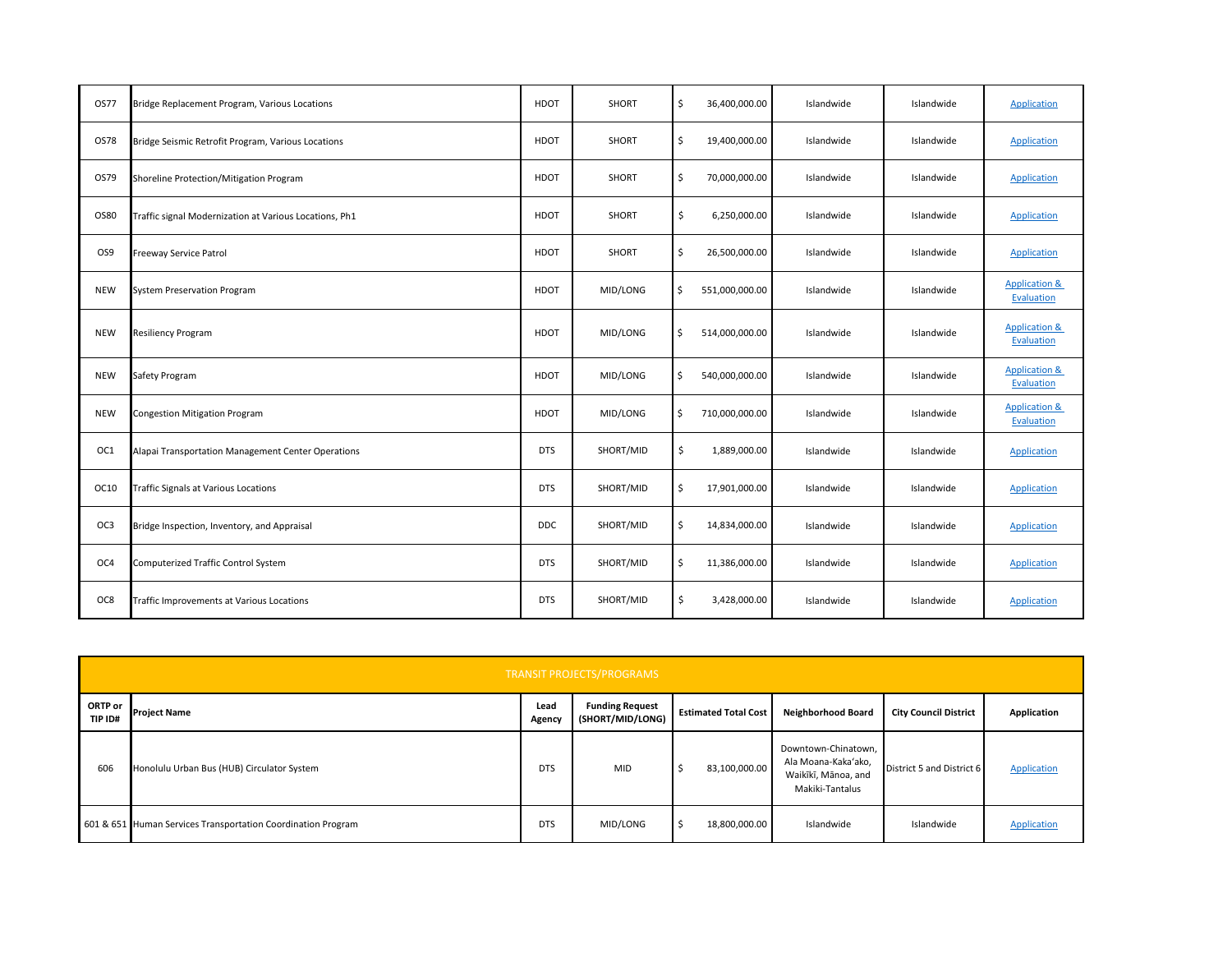|                  | 603 & 654 TheBus Service, Expansion, Islandwide          | <b>DTS</b>  | MID/LONG  | \$<br>947,300,000.00 | Islandwide                                                                                                                      | Islandwide                                                                                  | Application |
|------------------|----------------------------------------------------------|-------------|-----------|----------------------|---------------------------------------------------------------------------------------------------------------------------------|---------------------------------------------------------------------------------------------|-------------|
|                  | 604 & 655 Transit Centers, Various Locations             | <b>DTS</b>  | MID/LONG  | \$<br>42,000,000.00  | Islandwide                                                                                                                      | Islandwide                                                                                  | Application |
|                  | 605 & 656 City Operations and Maintenance (O&M): Transit | <b>DTS</b>  | MID       | \$16,525,816,238.06  | Islandwide                                                                                                                      | Islandwide                                                                                  | Application |
| 653              | City Rail Rehabilitation and Fleet Expansion             | <b>DTS</b>  | MID/LONG  | \$<br>466,255,288.50 | Islandwide                                                                                                                      | Islandwide                                                                                  | Application |
| OS50             | Transportation Assistance for Elderly and Disabled       | <b>HDOT</b> | SHORT     | \$<br>3,519,000.00   | Islandwide                                                                                                                      | Islandwide                                                                                  | Application |
| OS68             | State Safety Oversight Program                           | <b>HDOT</b> | SHORT     | \$<br>1,874,000.00   | Islandwide                                                                                                                      | Islandwide                                                                                  | Application |
| OC13             | Bus and Handi-Van Acquisition Program                    | <b>DTS</b>  | SHORT/MID | \$<br>120,135,000.00 | Islandwide                                                                                                                      | Islandwide                                                                                  | Application |
| OC14             | Bus Stop ADA Access and Site Improvements                | <b>DTS</b>  | SHORT/MID | \$<br>3,696,000.00   | Islandwide                                                                                                                      | Islandwide                                                                                  | Application |
| OC16             | Honolulu Rail Transit Project                            | <b>HART</b> | SHORT     | \$3,299,000,000.00   | Ala Moana-Kaka'ako,<br>Downtown, Kalihi-<br>Palama,<br>Airport, Pearl City,<br>Waipahu, 'Ewa, Makakilo-<br>Kapolei-Honokai Hale | District 1, District 4,<br>District 5, District 6,<br>District 7, District 8,<br>District 9 | Application |
| OC20             | <b>Preventive Maintenance</b>                            | <b>DTS</b>  | SHORT/MID | 157,500,000.00<br>\$ | Islandwide                                                                                                                      | Islandwide                                                                                  | Application |
| OC21             | <b>Transit Safety and Security Projects</b>              | <b>DTS</b>  | SHORT/MID | \$<br>3,020,000.00   | Islandwide                                                                                                                      | Islandwide                                                                                  | Application |
| OC <sub>24</sub> | <b>Capital Training</b>                                  | <b>DTS</b>  | SHORT/MID | Ś.<br>172,000.00     | Islandwide                                                                                                                      | Islandwide                                                                                  | Application |

| PEDESTRIAN AND BICYCLE PROJECTS/PROGRAMS |                                    |                |                                            |    |                             |                           |                              |                                        |  |  |
|------------------------------------------|------------------------------------|----------------|--------------------------------------------|----|-----------------------------|---------------------------|------------------------------|----------------------------------------|--|--|
| ORTP or<br>TIP ID#                       | <b>Project Name</b>                | Lead<br>Agency | <b>Funding Request</b><br>(SHORT/MID/LONG) |    | <b>Estimated Total Cost</b> | <b>Neighborhood Board</b> | <b>City Council District</b> | Application                            |  |  |
| 1 & 51                                   | Oahu Bike Plan                     | <b>DTS</b>     | MID/LONG                                   | -S | 106,900,000.00              | Islandwide                | Islandwide                   | <b>Application</b>                     |  |  |
|                                          | 101 & 151 Alternatives Projects    | <b>DTS</b>     | MID/LONG                                   | S. | 462,300,000.00              | Islandwide                | Islandwide                   | Application                            |  |  |
| <b>NEW</b>                               | Congestion Mitigation Program      | <b>HDOT</b>    | MID/LONG                                   |    | 710,000,000.00              | Islandwide                | Islandwide                   | <b>Application &amp;</b><br>Evaluation |  |  |
| <b>NEW</b>                               | <b>System Preservation Program</b> | <b>HDOT</b>    | MID/LONG                                   |    | 551,000,000.00              | Islandwide                | Islandwide                   | <b>Application &amp;</b><br>Evaluation |  |  |